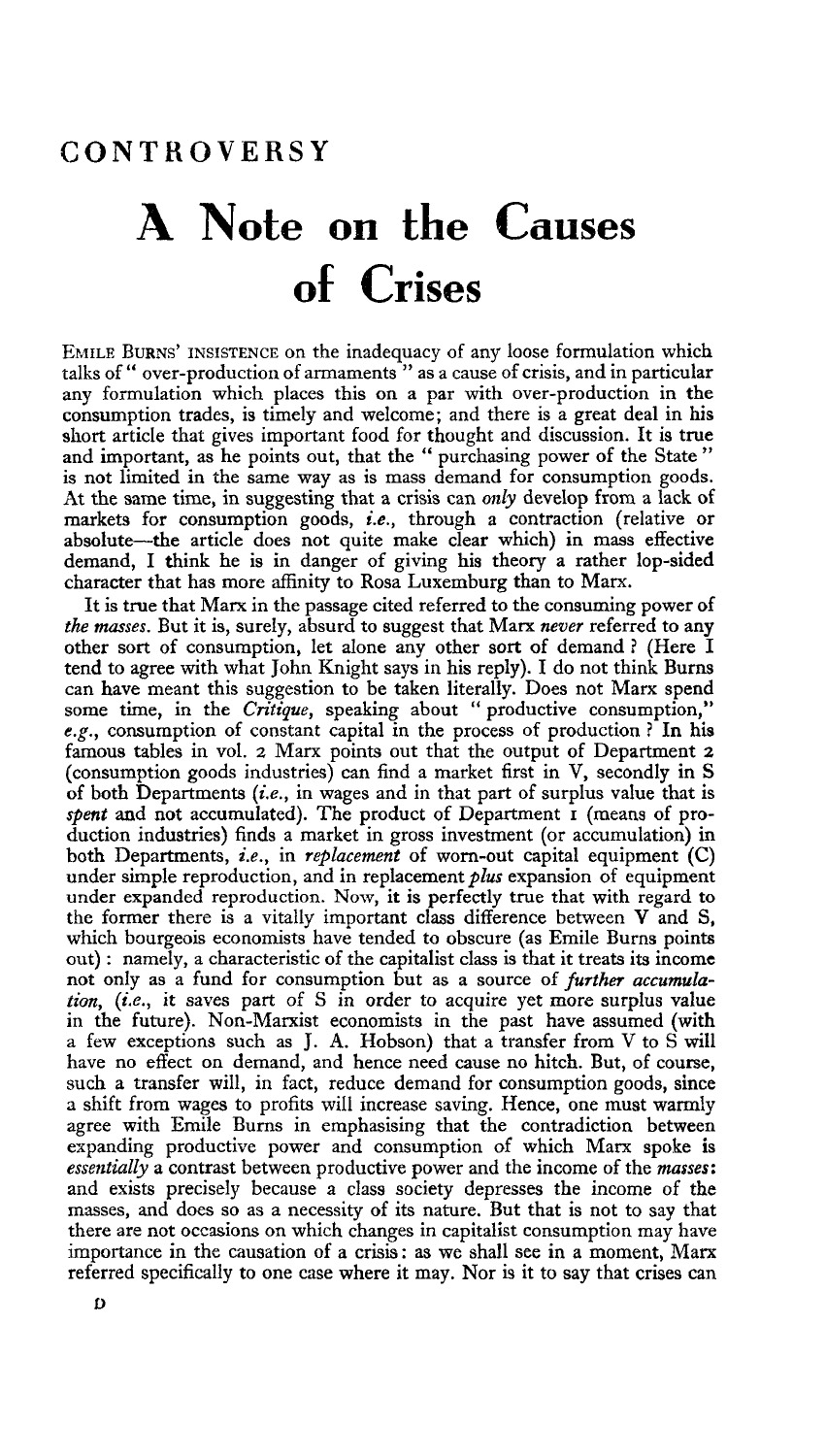*only* originate in Department 2 (as Burns' article seems to maintain, if I understand him rightly).

That Marx's statement which Burns' article cites is *not* to be interpreted in a crude under-consumptionist sense is, to my mind, made perfectly clear by the famous passage of Marx where he points out that "it is purely a tautology to say that crises are caused by the scarcity of solvent customers or paying consumption," and goes on to point out that it is not a sufficient explanation of crises merely " to attempt to clothe this tautology with a semblance of profounder justification by saying that the working-class receive too small a portion of their own product, and that the evil would be remedied by giving them a larger share of it," since " crises are always preceded by a period in which ... . the working-class actually get a larger share of the annual product intended for consumption."\*

What Marx meant by the statement that " the last cause of all real crises " is the contradiction between the " restricted consumption of the masses " and " the tendency of capitalism to develop the productive forces " without limit is fairly plain, once it is placed in the context of all the things he said about crises. He was referring to this crucial dilemma in which capitalism always finds itself: to earn more profit on *existing* capital equipment it must increase demand; to expand its chance of amassing profit in the future, the capitalist class must " save," not spend, a large slice of its income. *Therefore,* the only effective way of expanding demand is to increase wages (but this, since it would eat into profit by increasing cost, is impossible as a solution); while at the same time, the progress of capital accumulation makes the contradiction progressively more acute in the future, both by piling-up the tendency for the profit rate to fall (owing to increase of  $C$  relative to  $\overrightarrow{V}$ , or of capital equipment relative to labour power) and by increasing the *mass* of surplus value relatively to wages. But this is not the same thing as to say that crises can *only* originate in the consumption trades, still less that a crisis can only occur because the proportion of current income that becomes mass purchasing power declines.

In what principal ways, then, did Marx show that crises could occur ? If my reading of *Capital* is correct, there are three principal ways :

- Under expanded reproduction at a constant rate crises can occur owing to a disrupting of the " balance " or proportions between Departments 1 and 2 and the constituents, C, V and S, in each. As Marx showed, under capitalist anarchy of production, this balance " only occurs as an accident." A disturbance of the balance would show itself as a relative over-production *either* in Department 1 *or* in Department 2. And since equilibrium is an " accident," periodic dislocation sufficient to produce crises is inevitable.
- 2. The case of expanded reproduction at an *increasing* rate. This is the case where a crisis will arise from difficulties of " realising " surplus value : *i.e.*, it will originate in the consumption trades from deficiency of demand. It is a close parallel (if not identical with) the case which the Keynes school have recently been discussing so much: where an increase of saving causes unemployment in the consumption trades and does *not* lead to compensating expansion in the constructional trades *(via* lower interest rates and increased investment as economists have usually contended). Marx puts the matter in this wayf : suppose the capitalists decide to *increase* the proportion

*<sup>\*</sup>Capital,* vol. 2, pp. 475-6. A footnote adds : "Advocates of the theory of crises of Rodbertus are requested to make a note of this." Rodbertus held that crises were caused because wage-earners received a diminishing share of the product.

fVol. 2, pp. 593-6.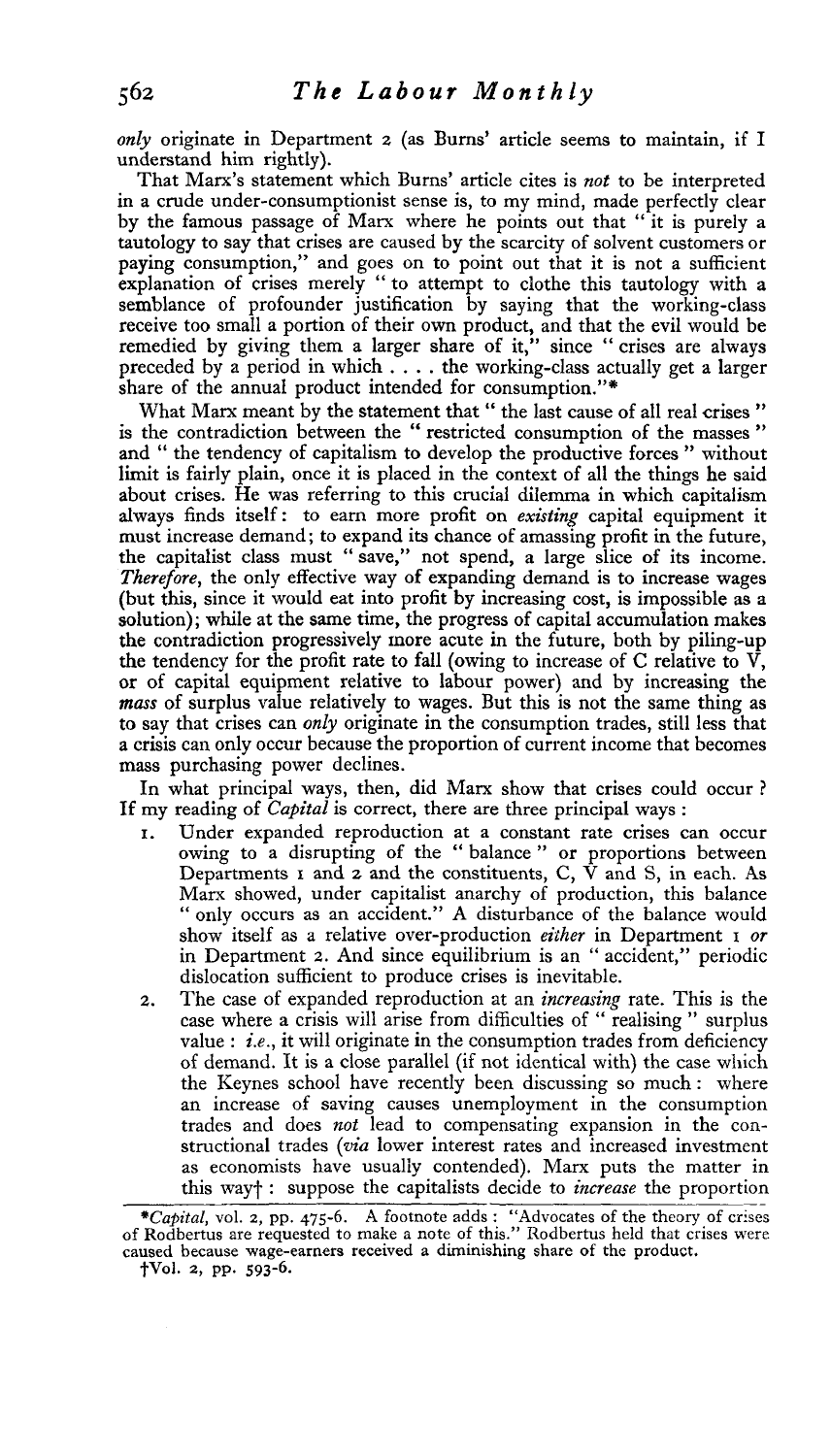of S that they accumulate. Then their decreased spending leaves goods unsold in the hands of capitalists in the consumption trades. How, then, are the latter to realise the funds with which to invest in new machines, etc., to be purchased from Department 1 ? If they cannot, the investment process is broken and a crisis develops. And if they cannot, how can expanded reproduction ever *increase* its rate, or even start in the first place ?

This passage (which seems to have been too often overlooked) shows that Marx was proof against the criticism of Rosa Luxemburg that he had underestimated the difficulties of expanded reproduction by neglecting the problem of " realisation." And Marx's answer to the riddle was much sounder than hers.\* He reserves the answer until the last paragraph of Vol. 2. The difficulty can be met if, but only if, consumption goods that are unsold (on account of increased saving) are sold to gold producers—in other words, if new money comes into the system, and the unsold goods are disposed of in a one-way transaction against gold.<sup>4</sup> "New markets" (of which Luxemburg talked) are not by themselves sufficient, since ordinary two-way trade of goods against goods does not meet the difficulty. (It is to be noted that export of *capital* is to all intents and purposes a one-way exchange of goods for gold, or at least for paper claims on gold).

The case referred to by Marx arose because of a relative decline in capitalists' own spending out of S. But it could equally well arise from an increased ratio of saving to spending due to a shift from wages to profits. This is the case to which Burns' article presumably refers.

3. In Vol. 3 Marx proceeds to show that *even if* (" by an accident ") the proportions necessary for expanded reproduction to take place (as defined in the tables in Vol. 2) are maintained, and even if the problem of " realisation " does not arise or is successfully met, the tendency as capital accumulates for C to rise relatively to V will create a tendency for " the rate of profit to fall." When this occurs, a crisis will develop through investment being curtailed; and the crisis will in this case arise first in Department 1 (the constructional trades) and then spread to Department 2 through the unemployment and lower wages caused in the former. This falling profit rate that precipitates the crisis may show itself at first *either* in a falling price of products in either department *or* in a rise of costs (raw materials, etc.). It will be caused essentially by the increased productive capacity in both or either department—an increase of C, or of capital equipment resulting from the investment of the preceding period. The boom which feeds on investment prepares its own inevitable collapse.

All this is not to say, of course, that Marx advanced eclectically three or four separate theories of crises. Marx said that a crisis was the expression of *all* the contradictions of capitalism. The basic contradiction between the productive forces and the relations of production under capitalism might find expression in any of these ways, according to the concrete circumstances of the particular time and place. That is why *concrete* study of each particular

<sup>\*</sup>As a matter of fact, she appears to have thought (she was not altogether clear on the matter) that expanded reproduction even at a *constant* rate was always impossible in the absence of some " third market." Marx showed that this was not necessarily the case: this particular problem only came when the rate of saving, instead of being constant, increased.

<sup>•</sup>j-Vol. 2, p. 610. Under the modern credit system, an expansion of credit *(i.e.,* of bank money) could have a similar effect.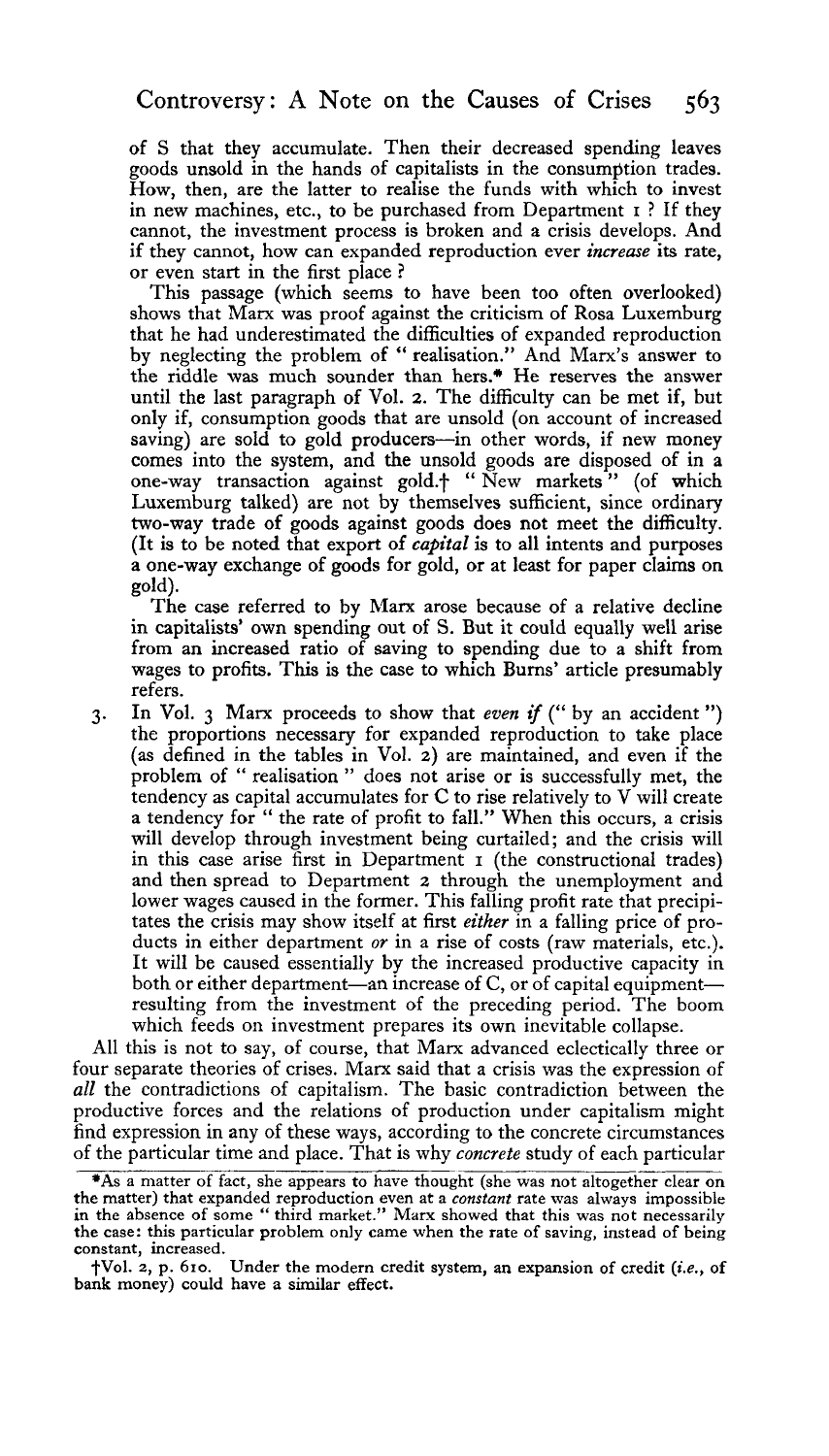crisis is necessary to discover the precise sequence of events through which the crisis is likely to develop.

What is the relevance of all this to the present situation ?

Hitherto in this country (as in Germany up to a year or two ago) an expansion of orders for Department 1 has been able to draw upon plentiful *reserve capacity*—surplus blast-furnace or mining capacity, or unexhausted possibilities of importing raw materials. State loan-expenditure (some of it financed ultimately by bank-credit expansion, *i.e.,* by new money) has enabled Problem 2 (above) to be successfully surmounted. (In 1938 there was a definite development of crisis symptoms of type 2, originating in the consumption trades; but the increased armaments expenditure in 1939 has submerged this for the time being). The period on which we seem now to be entering (similar to that on which Germany entered two years or so back) is one in which these reserves are becoming exhausted, and an increased rate of armament orders will have dangerous inflationary results unless methods are found successfully to restrict either (a) the activity of Department 1 devoted, not to armament purposes, but to ordinary replacement and increase of C, or (b) the activity of Department 2 directed either (i) to capitalist consumption (ii) to mass consumption. I agree with Burns in thinking we can rule out (b) (i) for practical purposes : this is not likely to be changed appreciably, and even when one or two restrictions are imposed on luxuries, as in Germany, the " big people " usually find plenty of ways of circumventing them, (a) has been tried both in Italy and Germany by limiting private investment in new firms or extension of plant; but still more, of course, (b) (ii) has been relied upon, partly by simply keeping money wages down, partly by restricting the *output* of consumption goods (inability to import raw cotton, priority lists favouring armament industries, etc.). Commodity taxes would also serve the same purpose. Burns himself points out that when restriction of consumption takes the latter form (curtailed supply), it does not cause an over-production crisis in Department 2—on the contrary; and that is why I do not think one can expect a recurrence of the 1938 events in the *near* future. But if one can expect a recurrence of the 1930 events in the *near* future. But if expenditure results in inflationary symptoms, then the effect of this will be expenditure results in inflationary symptoms, then the effect of this will be expenditure results in inhationary symptoms, then the effect of this will be<br>a sharp rise in costs hath in the industries making consumption goods and a snarp rise in costs *ooth* in the moustries making consumption goods *and*<br>in those making ordinary (non-armament) capital goods (due to armament in those making ordinary (non-armament) capital goods (due to armament orders bidding up the price of essential raw materials; as building materials  $\frac{1}{2}$  orders bidding up the price of essential raw materials; as building); and the rose snarply 1<sup>2</sup> to 2 years ago and gave a check to private building); and the result may be the appearance of acute crisis symptoms in these trades.<br>(This is, however, something different from saying that inflation is an (interesting to the over-production crisis in the armament industry " : a expression of the over-production crisis in the armament modestry : a statement made by Knight which I find it hard to understand. Rather could inflation be termed a symptom of *shortage* of real resources available to expand armament production). It is to avoid this danger that Germany wants to dominate Rumania and Jugoslavia, etc., and to extort raw material imports from them, while fobbing them off with mouth-organs and secondhand armaments in return (C.f. Einzig's Bloodless Invasion). This situation might well develop in this country as part of the foreign trade balance problem—the increased difficulty of importing. This is the real limit to " State orders ": not its ability to find the "purchasing power," but its ability to seize from somewhere the real resources required. And it is here that I feel that John Knight's formulation about armament over-production is inadequate and even misleading.

At a somewhat later stage Problem No. 3 (above) is likely to develop—a falling profit-rate tendency due to the increase of capital equipment (of C relatively to V). True, this is not likely to develop in the section of industry